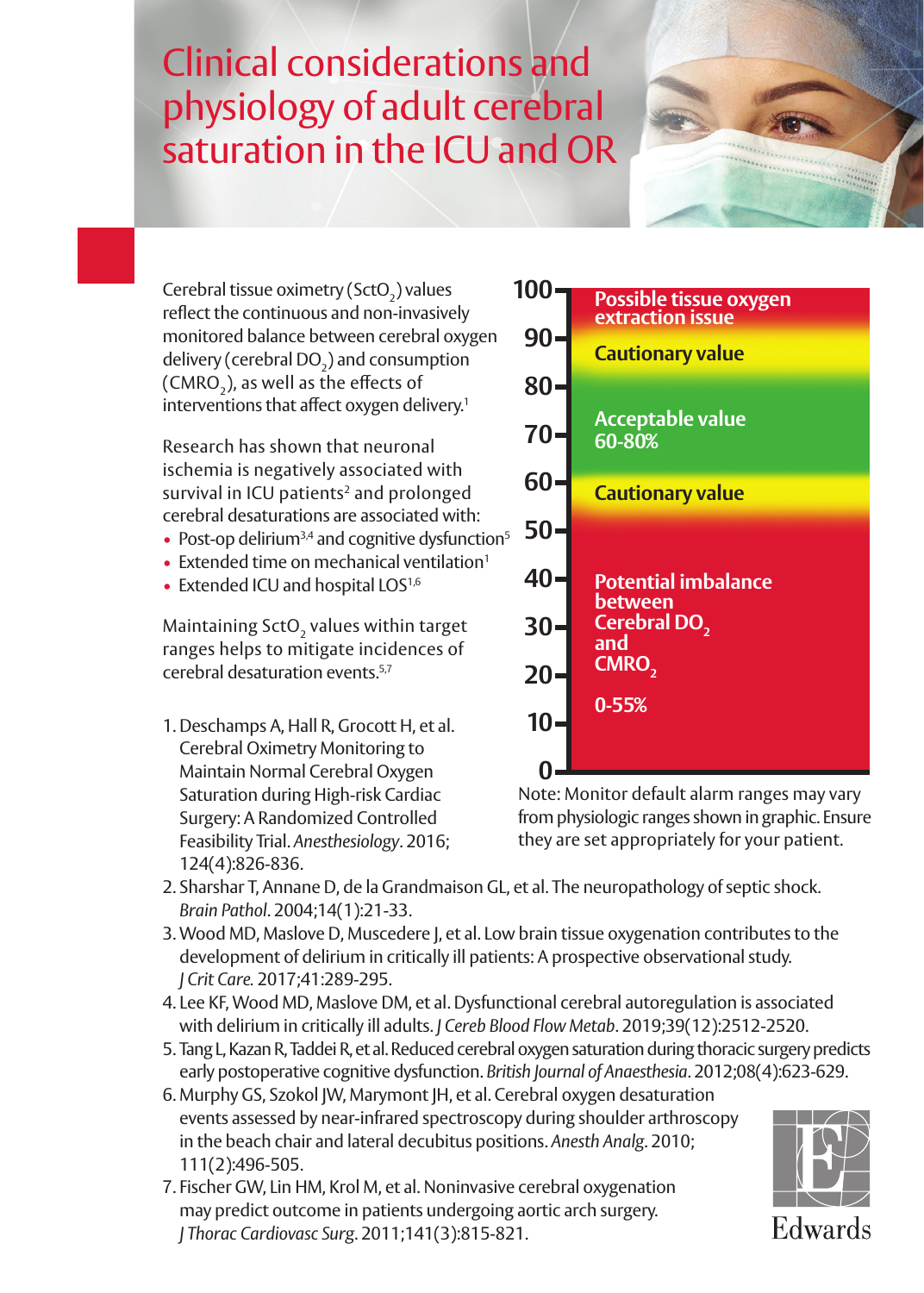## Cerebral oximetry (StO $_{\textrm{\tiny{2}}}$ ) physio-relationship graphic